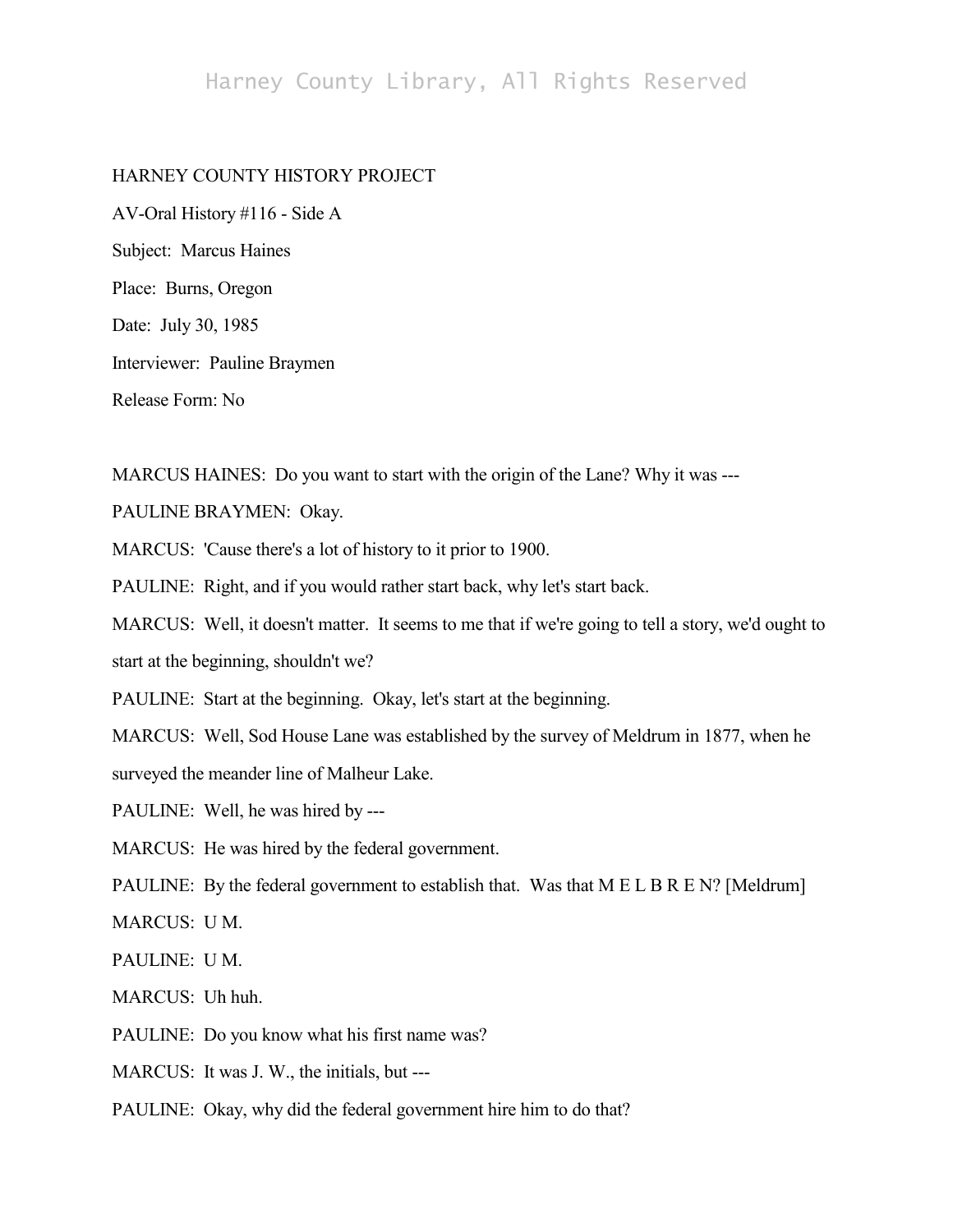MARCUS: Well, they're on the meander line, the meander line around Malheur Lake.

PAULINE: Well, they claimed ownership of the Lake, didn't they, the federal government, or did that come later?

MARCUS: That came later.

PAULINE: That came later.

MARCUS: But now they were getting to where Pete French, you see Pete French came in here in '72, and acquired property down to the meander line, on the north side of Harney Lake. He owned the, he owned all the land that borders on the Malheur meander line, and by no English law that had been established, he was entitled to hold to the center of the lake on a riparian right ownership. Are you familiar with, or do you need some more information on that now?

PAULINE: Well, I'd like to get you telling it.

MARCUS: All right.

PAULINE: Okay.

MARCUS: If you have property that borders on a meander line around a lake, you are entitled to hold to the center of the lake, or halfway in on the lake, from your two ends of your property. See if this was Sod House Lane through here, zigzag back and forth like this, here's my mother's place over here, and here's the refuge over here. Well Pete French owned all this back here, and right up in these fractional 40's that went along here. Well, he claimed then that he should hold to the center of the Malheur Lake in line of these two corners, you see here. Well, that's really what led up to his death. And he brought suit against Alvie Springer, who lived right over in this corner here. PAULINE: Okay, I've got my little map I drew the other day, if I can find it. Let me get that out here. I was looking at it here

... So, this is refuge headquarters, this is east isn't it, north, and south, and west, so this was refuge headquarters.

MARCUS: Yes.

PAULINE: And your mom's place was here.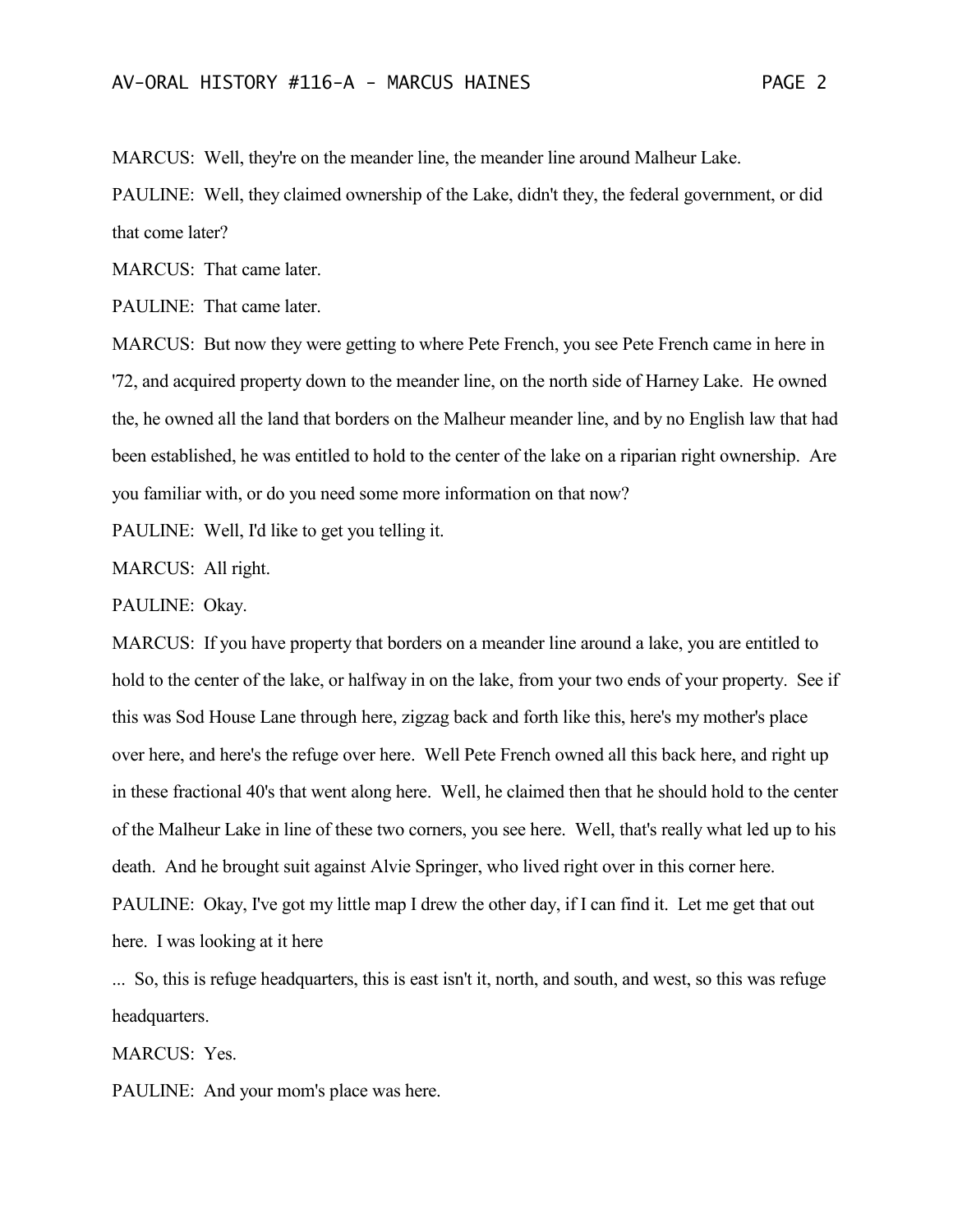MARCUS: Yeah, right out here at the end of the Lane, very end of the Lane, you see.

PAULINE: Okay.

MARCUS: Now the Meldrum Survey was zigzagged back across here. ... There isn't one place in the Lane that runs true east and west. Pete French owned all of this property.

PAULINE: The Sod House Ranch was his, and all of Blitzen Valley.

MARCUS: Yeah, the Sod House Ranch would be right about here.

PAULINE: When did these people come in, that settled in here?

MARCUS: Springers came in '85.

PAULINE: Okay, 1885.

MARCUS: And these people were called "squatters". They held this property out here by adverse possession, and they were called "shotgun rights". You got the shotgun out and laid it around -- and they didn't --- they couldn't get the title to this property because it was undetermined as to who it belonged to.

PAULINE: There were Springer's and Hills.

MARCUS: No.

PAULINE: Not Hills yet?

MARCUS: No, there weren't any Hills in there then.

PAULINE: But Simmons you mentioned.

MARCUS: I think Springer was the principal one. I think that they were the example. I think there was a fellow by the name of Colwell that lived right back out in here. I think he was involved in it too. Pete French took these folks to court over this meander line here, and here in Burns, and he was beaten here. So, he carried it to the Supreme Court.

PAULINE: Now, Oregon Supreme Court?

MARCUS: Yes.

PAULINE: Okay.

MARCUS: And so, the judge surveyed this, or looked this situation over pretty good here. And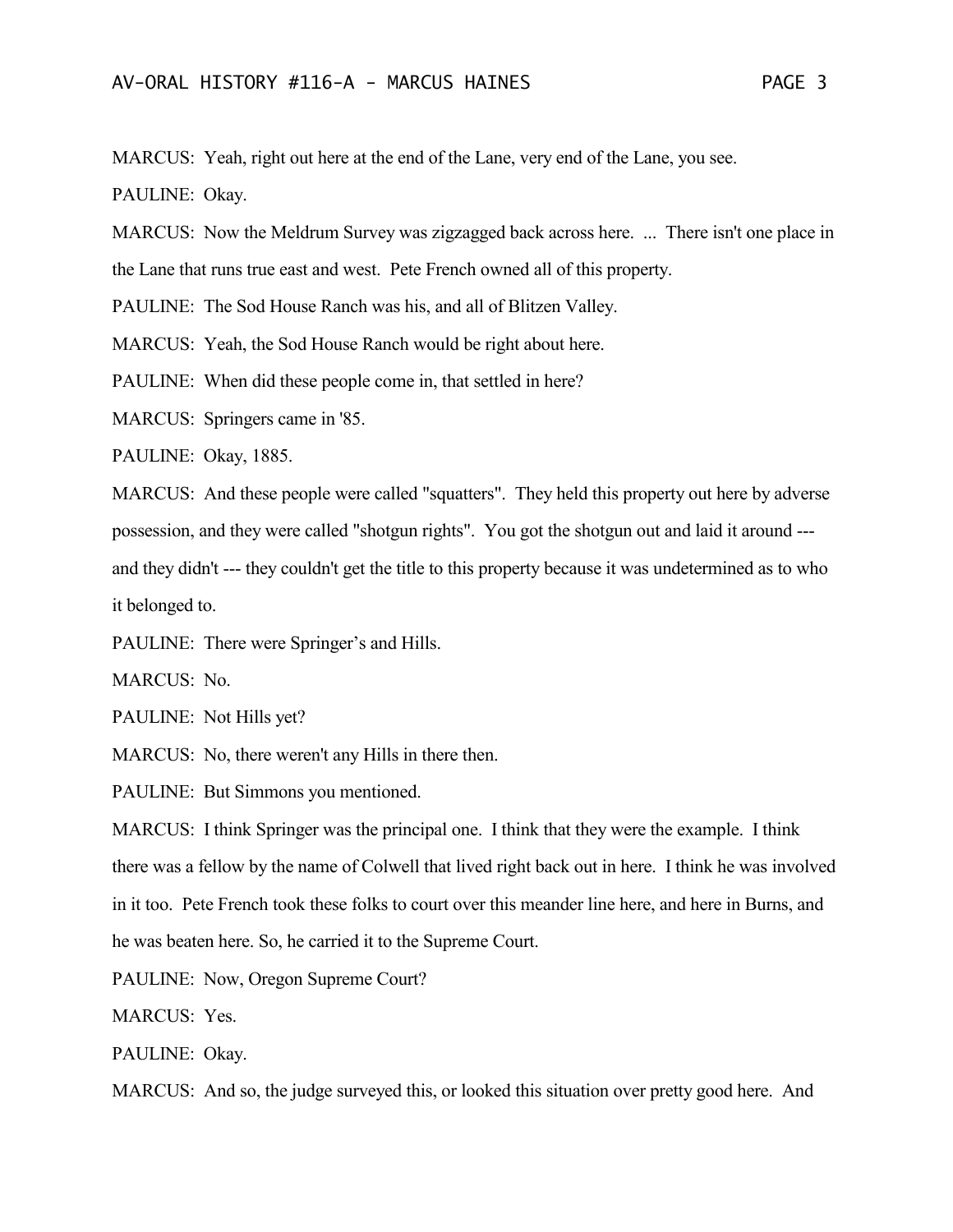now this was up in the '90's by now, the early '90's. And he said that Meldrum didn't survey a true meander line when he went clear up around the head of the Sod House Spring, which was over by 4100 and some feet, and was running through here, and all through here in the '90's, you see. So, then he demanded that they make a new survey.

PAULINE: Okay, so this is when Mr. Neal came in?

MARCUS: And that's when Neal came in, and he was instructed to take the 4093-foot contour and resurveyed the meander line around the Malheur Lake. And so, when he did, it dropped this line way back down here, you see. Well, this was government property then, and these folks had even homesteaded in here. Pete French would have had to purchase it, but he hadn't homesteaded it, so he couldn't pass it. So, they homesteaded all along through here, and that was the end of the case right there.

Then when the government came in and had the lawsuit --- when the federal government had the lawsuit with the State of Oregon over the ownership of the lake, they won. And then the people immediately brought suit against the federal government, just like French brought it against these people here, and they won, you see. So that's kind of the story. It all actually started from Sod House Lane, and the meander line there. The Meldrum Survey line.

PAULINE: Okay.

MARCUS: Have I confused you?

PAULINE: Well, no, probably I think maybe I understand it a little better. When Meldrum run this survey in the first place, was that just part of the, of like the geologic surveys today? They are always surveying, and mapping. Was the Meldrum Survey just a government mapping exercise? MARCUS: The government, he was in here, sent in to run a meander line around Malheur Lake. The same as Neal was hired to do it here. He didn't do all of it. There was a fellow by the name of Perkins, that did some more of it. It was kind of broken up in contracts, I suppose. But he did do this down through here we're talking about. Same thing is true about Harney Lake, and Mud Lake, around through there, they were all ---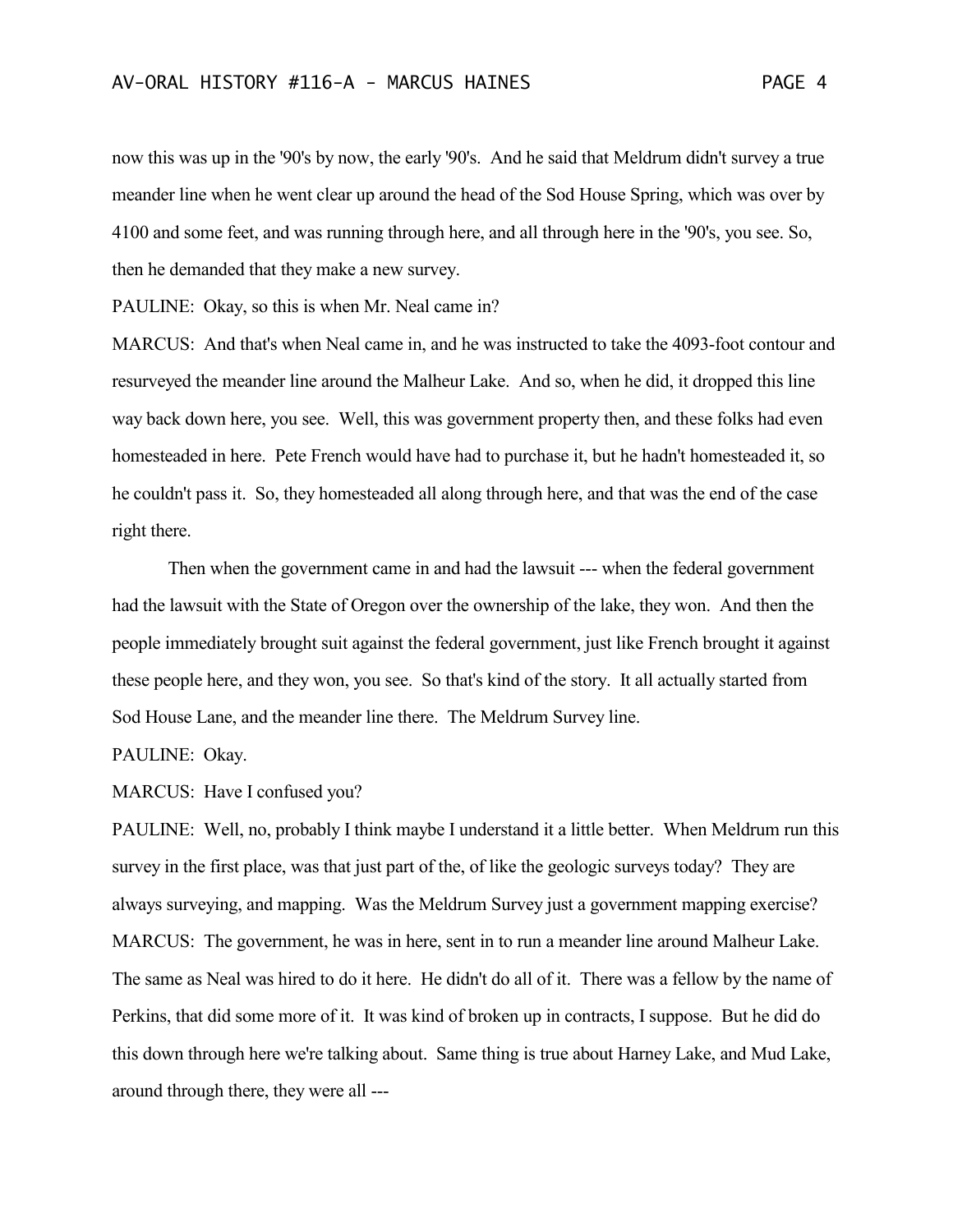PAULINE: But Meldrum did this out by Sod House Lane?

MARCUS: He did that section right there.

PAULINE: Okay. Where were the --- the Oliver's didn't really live in that --- I thought --- Where did Oliver's live in relation to ---

MARCUS: Well, Oliver lived south of the Rockford Lane.

PAULINE: Okay.

MARCUS: But he was married to a Simmons girl, and they lived just right straight north of my mother's place, a half a mile.

PAULINE: Okay.

MARCUS: And his wife was down there with her mother for Christmas, she and the children, and he was staying up here in this field, what we would call Little Sagebrush Field now, between the Rockford Lane and Buena Vista, taking care of some cattle that belonged to Mrs. Simmons. And then he came down and spent Christmas night and Christmas day, and stayed all night, and then the next morning he was going back up to feed these cattle, and he run into French up there and killed him. Up there, about halfway up to where he lived. But Oliver never lived here, down in this area here. He had homesteaded up there see, that's what caused the friction to begin with, between Oliver and French.

French, he just fenced in everything, from river to river, then people started homesteading in there on him, and no other damn thing he could do, except make it so rough and tough for them, that they would sell out to him, and he'd get rid of them that way. But Oliver was just determined enough that he wouldn't do that.

PAULINE: French had bought the Sod House Ranch from somebody else.

MARCUS: Well, this fellow Robie and some others had acquired these properties through the Swamp Act thing here. ... and received it for \$1.25 an acre, and French bought them out. And this fellow Robie was --- McCoy and those fellows were up from Diamond, the Diamond Swamp and all that country up in there. You see French acquired that by getting it from those fellows. And so,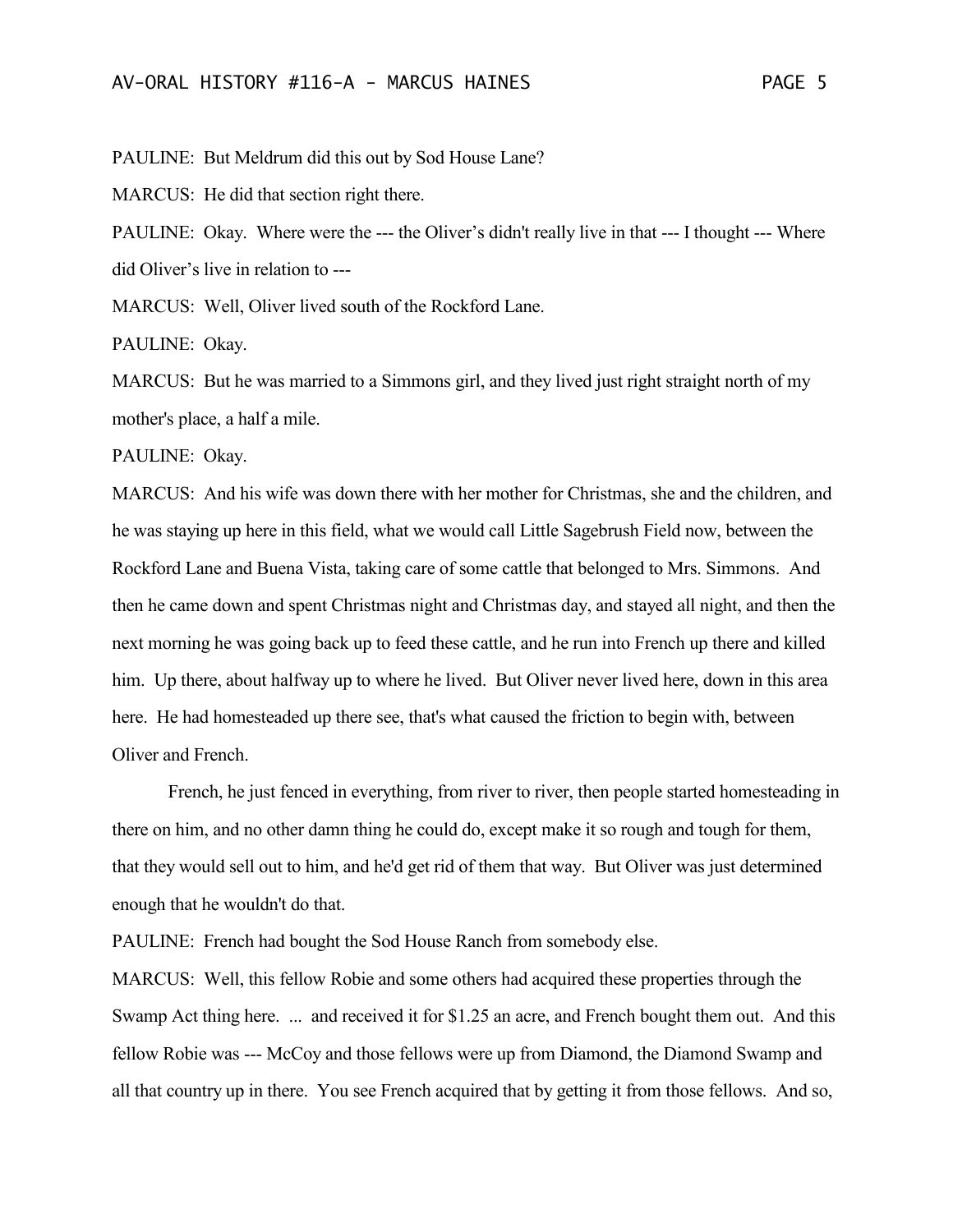he was after everybody else's up in there. That's the reason Smyth's and French had the trouble, and he hired old George Miller to kill Rye Smyth one night. I got the story on that.

So, he was after everything he could get, and he had 32,000 or 132,000 acres under lease and ownership at the time he was killed. So, you can see he did that in 25 years, so you can see how that was working. We're getting away from the Sod House Lane.

PAULINE: It seemed to spread out into other areas.

MARCUS: But I was telling you this basically because of the meander of the riparian right ownership that held later on under law. And I have a tape in here made by Myrtle Barnes telling about --- George Miller trying to kill her father. I don't know if I ever told you about it or not. PAULINE: We've talked about it, but I think it's something we want to come back to, but let's stick to Sod House Lane.

MARCUS: The County then put the Sod House Lane through by help there from people, and just what year that was I've never been able to find out. But they put in thirteen bridges from the Sod House Lane in the original go-around. And it was just a dirt road, and it was a good thing we had the bridges because when it got muddy, you made it from one bridge to the next, and you got there and you dug mud out from around the wheels on the old car, and then you could make it to the next bridge. And then you had to do the same thing there. Hadn't been for the bridges you wouldn't have been able to go through.

PAULINE: You'd have been caked up, and there you would have been. Yeah, that adobe mud is --- MARCUS: That old Hanley Lane was just the same way exactly, you know. And then of course, it was team and buggy days there for so long after it was first made. It was put in there on account of the water, you know, coming down through the Blitzen Valley there, and then the lake backing out.

And then when the CCC came in here in 1935, they raised the road by hand, shoveled the dirt out of the bar-pits, and raised the road by hand, and took out about half of the bridges and replaced them with new ones.

PAULINE: Did you work with those crews?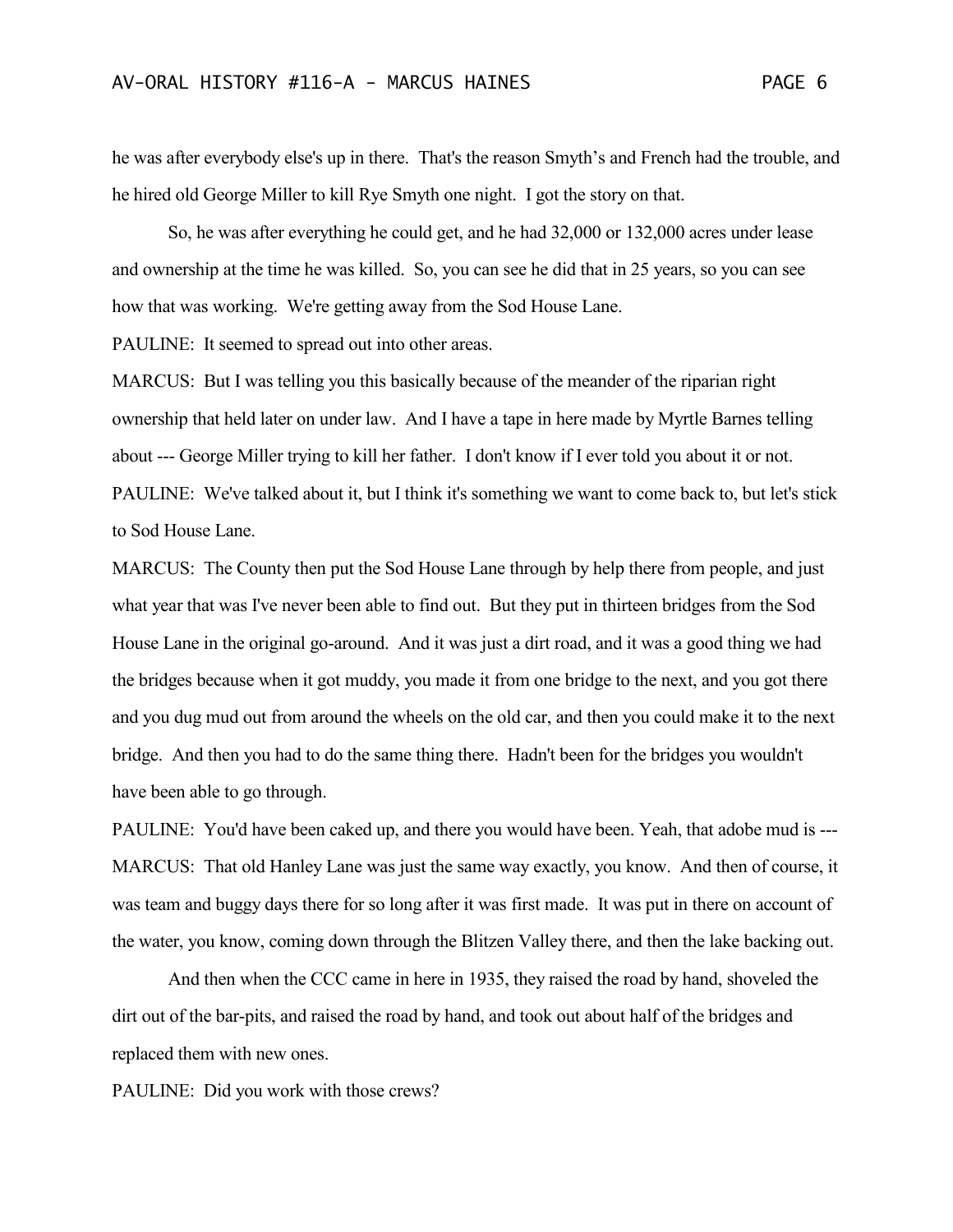MARCUS: No, no I didn't. But we were living right there at the schoolhouse while it was going on, and then they cindered the road. The CCC cindered the road, so it made an all-weather road to the Sod House Lane there. So that went on then until 1958, and then at that time the county came through and took out most of the bridges, and actually there's just one bridge left in the Sod House Lane. Then they replaced the bridges with culverts.

... (Unrelated conversation.)

MARCUS: Then in 1958, the county, they raised the road and widened it out, and changed culverts, and I think we talked about that. And then about ... '69, why the road was surfaced, a blacktop job, or oiled, or whatever you want to call it. And that's the way it was when it was destroyed by the flooding of the lake. That was the end of the Sod House Lane. That was a year ago last summer; I guess you would say that it went out.

PAULINE: 1983, yeah. Okay. At one time then how many places were there along that Lane? We wound up with, there was your place up there under the hill by the headquarters, and McEwens had what evidently was about three places before --- at one time, and Rex Taylor had what was the Campbell's, which was something else before.

MARCUS: The Billy Dunn place there.

PAULINE: But like say 18---, well it was settled up between 18--- well French was claiming it all until 1885, when Springer's moved in.

MARCUS: Well, they were still claiming it.

PAULINE: He was still claiming it, and by ---

MARCUS: He was claiming to the center of the --- but he couldn't make anybody believe him, they didn't pay any attention to him. They just kept coming in and squatting and holding by adverse possession until he brought this suit. Well, he never did run anybody out, 'cause he never won anything, you see.

PAULINE: Well, who were some of the other people that moved in there? We know the Simmons moved in.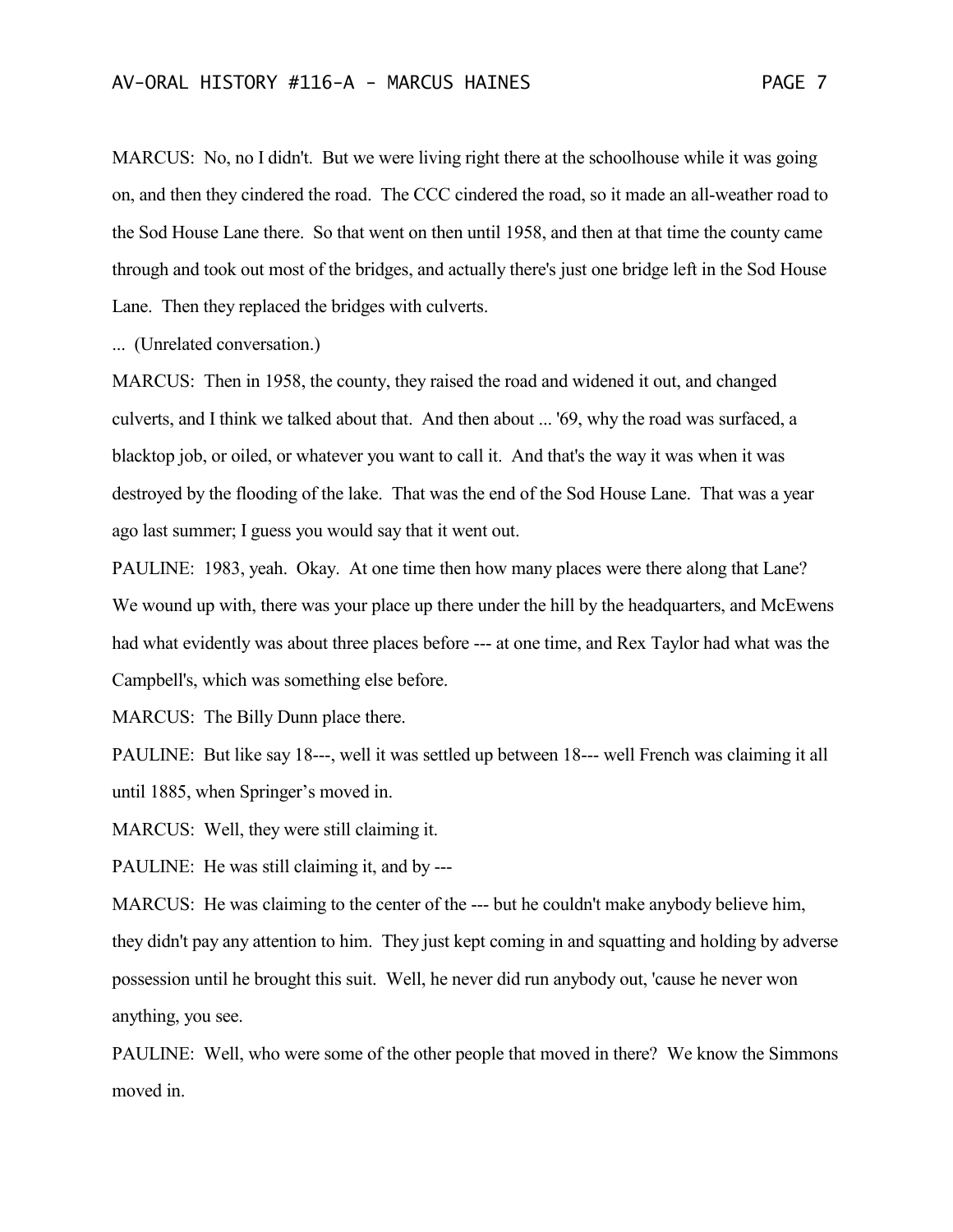MARCUS: The Simmons moved in, and a fellow by the name of Colwell, and Billy Dunn, and Springer's moved in. We are getting back there quite a little ways for this. And that just about takes care of the people on the north side of the road.

Then Pete French up until '95, owned everything on the south side of it, you see. And then there's only two ownerships, or three ownerships on the south side now. After French was killed, they changed hands two or three times, back up to 1916-17, there when the Eastern Oregon Livestock Company came in here. They started selling these properties off and my mother bought 208 acres of land in the west end, on the west end of the Sod House Lane. It was French's, you see, and it's on the south side.

And then Billy Dunn bought 503 acres on, or no, 287 acres on the south side. And then the refuge, when they purchased the properties there, they purchased the 40 that run down to the Lane there for ingress, and so they can get out to the Sod House.

PAULINE: The Sod House Ranch.

MARCUS: They just have a quarter of a mile frontage on --- Here's my mother over here with a mile of such matter. And then our place started and ran over to the river. So that was the three on that side.

PAULINE: Then did Taylor's buy the Caldwell place from your mother, or from you, or?

MARCUS: No, they bought it from us. No, they bought it from Campbell's.

PAULINE: From Campbell's.

MARCUS: Yeah, Campbell's. Well, you're going to hear a long story here now. Billy Dunn sold his property to people from --- Hoffman's from California in 1951. And then they in turn sold the property to the Critchlows the following year. Critchlows sold it to Campbell's, and Campbell's sold to Taylor's. That ranch changed hands four or five times, the same ranch. That was originally the Billy Dunn property. And then McEwen bought out the Lyle Hill property. And we own part of the Springer property on the north side of the road there, and the refuge owns quite a bit of it there too.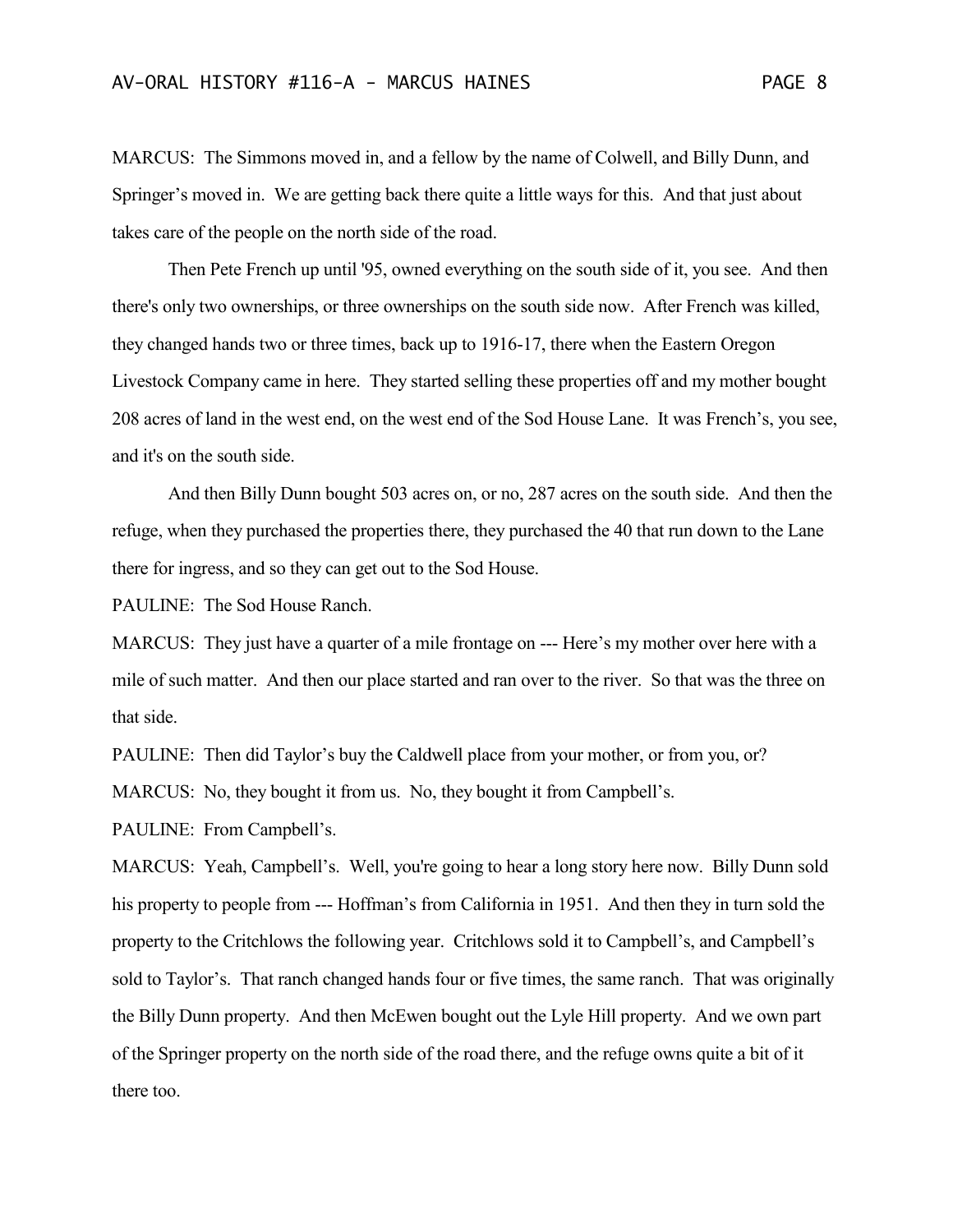PAULINE: So, part of yours is right across on the north side.

MARCUS: We had 40 acres on the north side there where that spring ---

PAULINE: I didn't realize that you run across the road at all.

MARCUS: Yeah, we owned that Springer house, you see it washed away there.

PAULINE: Okay. I didn't realize that.

MARCUS: We had 47 acres over there. And Hills, we built a new house and moved over in '51, where we were living when we sold out. And the house, we used it for our tenant house, for hired help. And then Hills wanted it real bad for the in-laws, that would be Toelles, Shirley and Don Toelle. And I sold Harold the house and 5 acres. He was in the business, they had bought his dad out and they wanted a place there for Toelle, so I sold him 5 acres and the house. But we owned the rest of it, and we sold that to Dunbar.

PAULINE: That stayed part of your place then up until you sold it all to Dunbar?

MARCUS: Yes. And then from our place, our east boundary there on clear past the refuge, I owned all refuge land. That was the Springer property. They own from the Billy Dunn's house there, that was a big acreage there, their frontage. They owned the Taylor house, I should say. They owned from there clear over to the Kado Lane, or east of the refuge headquarters, clear through there. There was two sets of them. There was Old Daddy, and then Alvie Springer, and he homesteaded here. And Old Granddaddy, he homesteaded here. He was an old Spanish-American or Civil War veteran. And he died, gosh I think he was 97 or 98 years old when he died wasn't he? EDNA HAINES: He was awful old, I know.

MARCUS: And he died in the early '30's. But Alvie, his son, has acquired all of his property. So, then the refuge, 'course they owned the Sod House Spring --- the Dunns, or the Springer's owned the Sod House Spring. And of course, they wanted that by all means, and they went at it in all directions to get it.

So, Wilber then, Wilber Springer, was the sole heir to the property. His grandparents had died, and here Alv died in '35 or '36, and he was around there by himself. And so, they tried to buy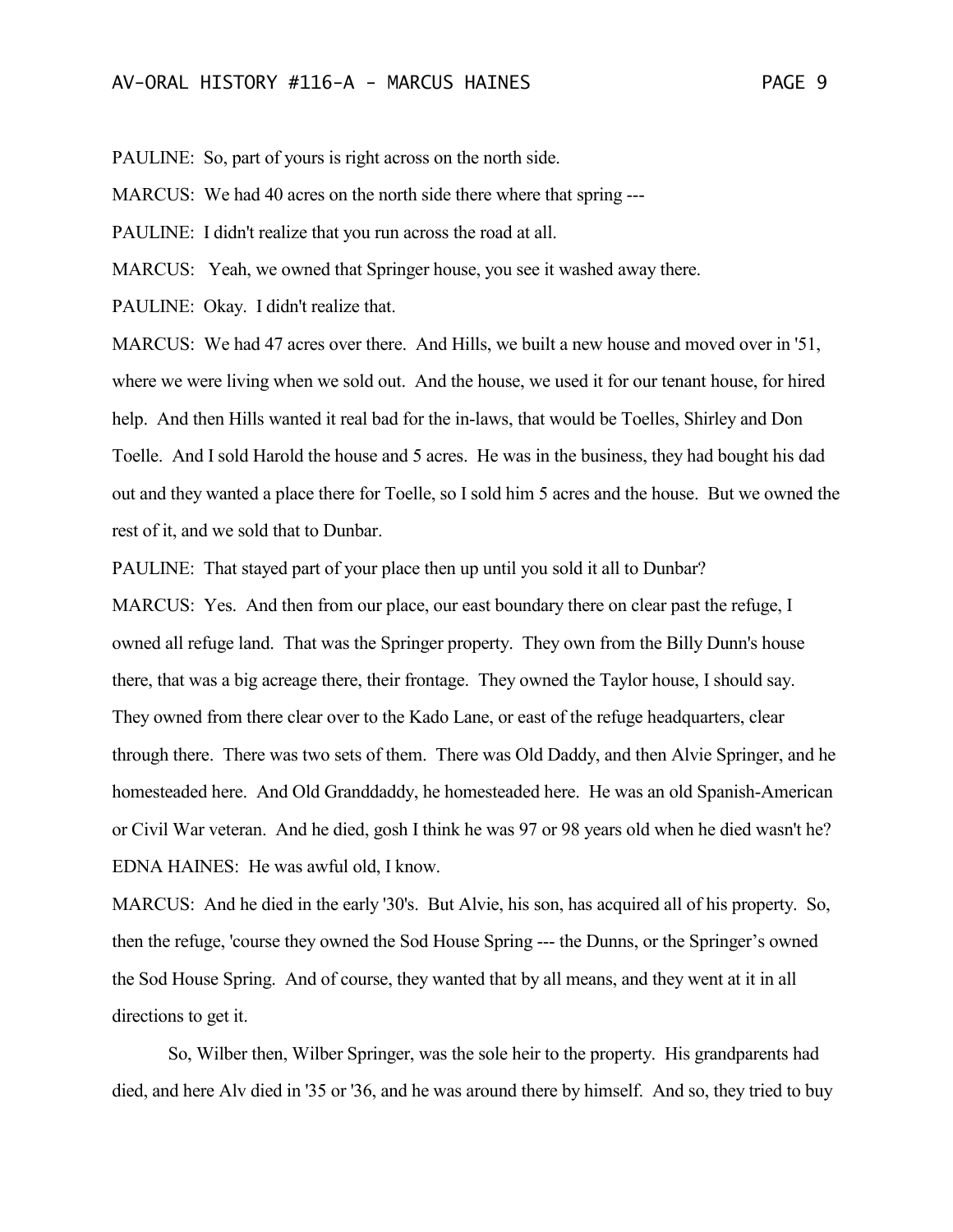him out and he wouldn't sell. He was getting in debt more all the time with the State Land Board. And John Scharff was a pretty good friend of Paul Stewart. Well, Paul Stewart he goes over, and he makes a trade with Wilber, and gives him the Crane Creek Ranch now where Mervin Horton lives. Do you know where that's at?

PAULINE: No, but back of Crane someplace?

MARCUS: It's on east of Crane, you go on down Venator Siding way, and you break over the hill and there's a little valley in there. Well, that's Crane Creek, and the ranch is right up the head of it there. So then young Paul Stewart, and then of course Paul Stewart's ... old people's money, and that's how they acquired it. And then they started trading that off then, the parts they didn't want. And we had property up on the east end of the lake; they had a 40 --- now here is an example of your riparian right ownership. I had 160 acres up on the east end of the lake that I bought, called the Jim Ivy place, and there was a 40 of it that was on the meander line. And that's the widest part of the lake. Well, I owned a strip of land a quarter of a mile wide, and three and three-quarters miles long, right out through the middle, through the center of the Malheur Lake up there. So, I traded them that for this 40 acres that we're talking, the 47 acres.

PAULINE: That the Springer house is on?

MARCUS: That the Springer house was on. And then they had what they called the bull field out in front of the house where we lived. There was 60 some acres in it. One of the best hay fields down there. And that's how we acquired those two tracks was by this land exchange, you see.

Then Hills owned property just down below, right on north of the Springer property there, from Sod House Spring. And they traded that to the government for the 80 acres that was between the Springer house and the Taylor house, where they went in there, and they had that alfalfa field in there. Well, that's how they acquired that, you see, that was the Springer grain field. They raised grain there for many, many years, Springer's did.

But just the land exchange around here, Alvie was pretty good at that, so he acquired more property by trading than any other way. ... And then here just three or four years ago, Lyle Hill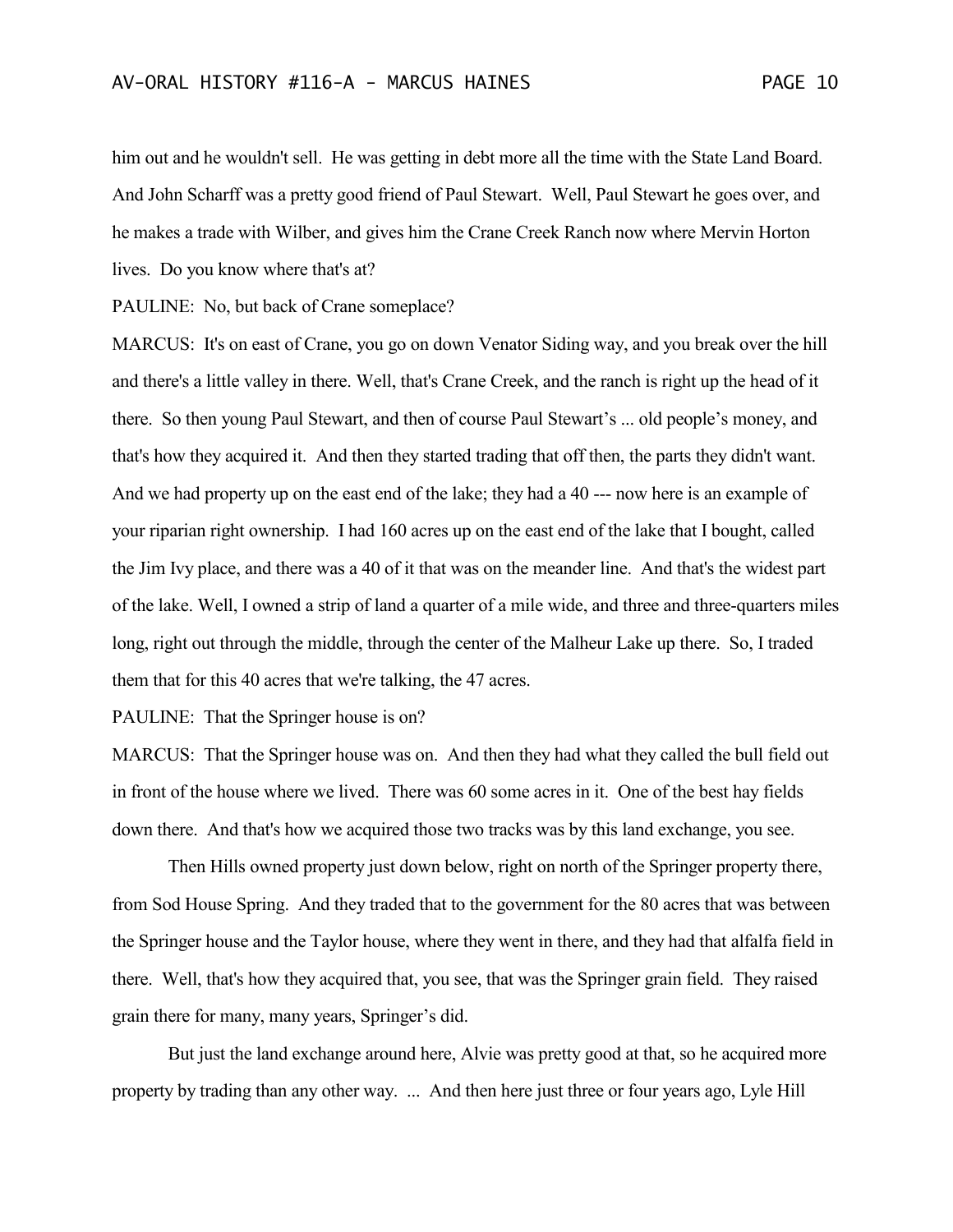then, when he ended up with a mile and a quarters frontage, when this suit was settled, and the meander line was right down below his house here to the north. And from here to here was a mile and a quarter, I think. He owns to the center of the lake down here, and it amounted to 1600 and some acres.

So, then they sold to McEwen. And McEwen went down and started to dike this off. He got a drag line in there and was going to dike off this 1600 acres so he could control the water and could do this and that on it. The Harney engineers had some kind of a law, I've forgotten just what it was called, and the Fish and Wildlife Service got next to it. So, they come in and filed an injunction against Walt, and wouldn't let him put this dike in.

PAULINE: No, I don't remember that.

MARCUS: You don't remember something about it? Well, that was the best thing that ever happened to Walt McEwen, of course. Then they wanted to buy it all this time, and that was the last track of land that was within the lake, and he wouldn't sell. Or they couldn't agree on the price, and finally they condemned it.

Now then here on the north, they didn't stick right to the meander line here. They had this place all diked off down here where it was below the meander line and had alfalfa around in here so they dropped down and followed this dike line through here which reduced this by 400 or so acres, from the 1600 and some acres. But that's how they got that then by condemnation.

And then they came up and started trading --- I've got to have my story here now, that was already in the mill, and about the second year we were here, I think Edna, wasn't the first year, 'cause I went to Portland with Charlie Otley and Irv Smith on that land deal. ... Well, it doesn't matter. Anyway, we went down there and spent a couple of days, and had a couple of hired attorneys from Texas, and they come in and they finally got over a point there would be no more condemnation. The Fish and Wildlife then agreed to that in the district court down there. PAULINE: But up until the time that that happened, they were actually hot and heavy after your place.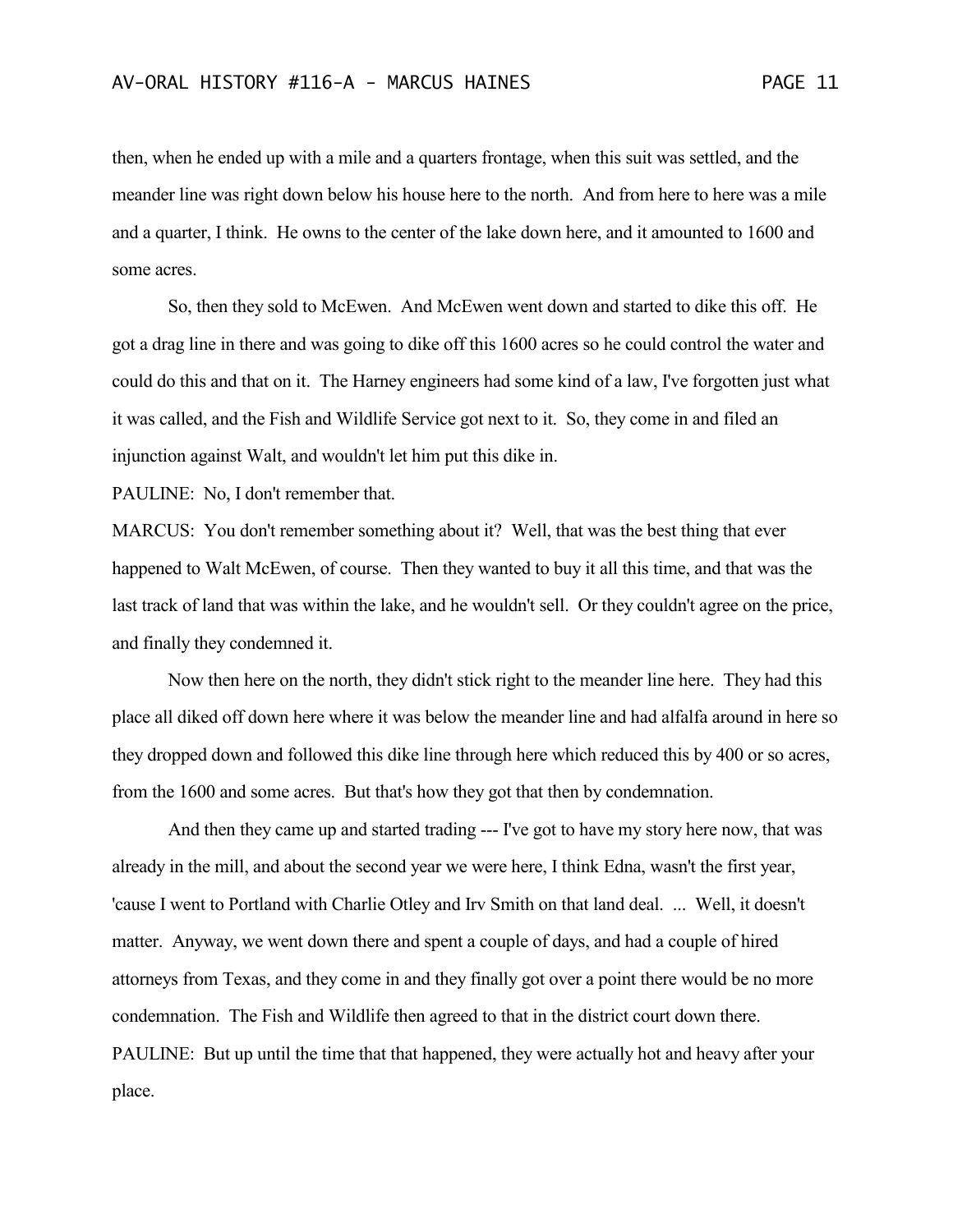MARCUS: No.

PAULINE: Not your place?

MARCUS: No, but they condemned the 40 acres up on the hill there.

PAULINE: Well, that, they actually took that then.

MARCUS: Well, I mean they had it under --- they were going to do that. They had 13 tracts that they had --- Mazzoni had it condemned or was in the process. So, I got down there and they backed off from the whole thing. And they had, but with Larry Dunn now, they had already gotten started on the Mud Lake exchange, up in the Diamond country there. So, it went on through, and it turned out to be the best thing that happened.

PAULINE: The best thing that happened to Larry, yeah. Now I want to clear up this point. Did they take the top of the hill up there?

MARCUS: No, they backed right off from that.

PAULINE: So, Dunbar's didn't have that?

MARCUS: Yeah, there was 40 acres, actually about 60 acres there.

PAULINE: Who owns the place where they are excavating the gravel out of the side of the hill there?

MARCUS: Oh, I think that belongs to the BLM. Now the corner of the property was just right up, it was our fence there. That was the original Pete French corner right there. And they got up there close enough that our fence fell in on them, and they had to rebuild the fence. So, I'm sure it's BLM, belongs to the BLM. But anyway, it's quite a mess down there.

PAULINE: Well, I remember your telling me that you had joked about putting in a motel, or a hotel up there or something, and that the refuge had reacted very --- I mean they took you really seriously.

MARCUS: Oh, that's just the reason that they --- that's what Mazzoni --- Well, this was Mazzoni's idea. He said, "Well, you might decide you want to put in a motel or something up on top." And I said, "Well, I hadn't thought about it, but maybe I will." "Well, we just can't have something like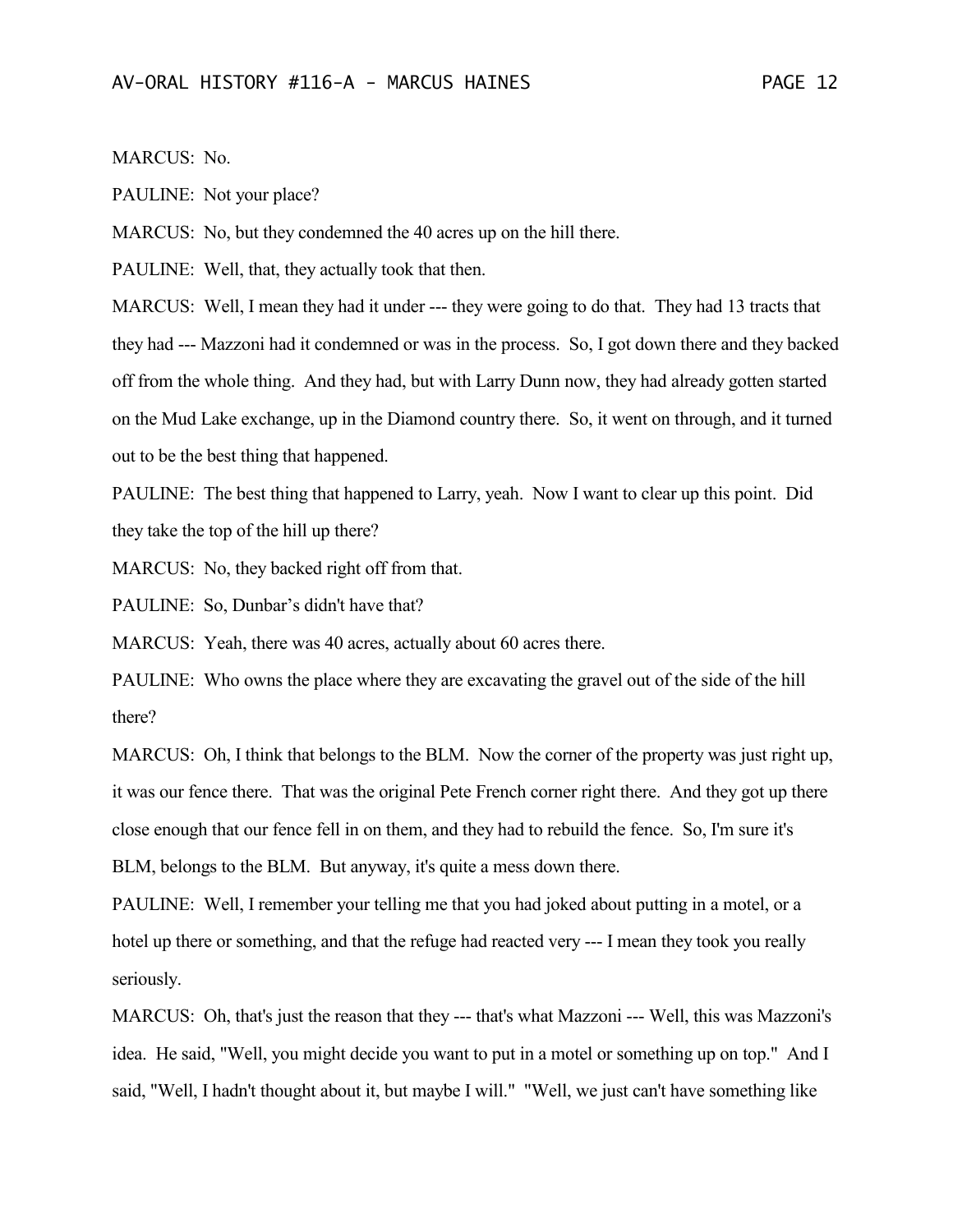that detracting from the refuge." See, that was the excuse for their acquiring that property. And they had 120 acres, just from out at the end of the Lane, right along the --- out there in the greasewood. You couldn't raise anything on it. And he wanted to exchange that to me for these 40 acres up there. Well, it wouldn't be worth the fence you put on it, you know. And I told him, "Well, how damn silly do you think I am, Joe? Gee whiz, come off of it here."

And then just over the hill when you're coming along, out of all the things, when you make this big loop up here through the --- leave the road here at the end of the Lane and go up through here and come back around and go to the refuge here now; south quarter is right here. And you get down through here, there's 80 acres that belong to some people in Los Angeles, two 40's right through here. And it's got greasewood on it. Then the hill just runs right on up through there. Well, the rest of it runs down here to the river on this side. Well, they condemned that 80 acres there because it detracted from this side. And you couldn't tell one side from the other, you know. That was the reasoning, and so much of the stuff there.

PAULINE: Did they actually go through with the condemnation?

MARCUS: No, they were in the process, but got this all stopped.

PAULINE: They dropped it.

MARCUS: We got the whole thing stopped, except for the Larry Dunn's. And it was, they were all signed and working on it then, but nobody else. This was all in the making, and they were giving out the warning, but there had been no action taken on any of it, you see.

And then the Johnny Crow place, called up the other side of Buena Vista, they condemned that. It belongs to Freddie Witzel now. They were going to take that.

PAULINE: Okay, that's not the place that they were living on that was under the 99-year lease? MARCUS: No, that's before you get to Buena Vista. There used to be a house along there, Johnny Crow's homestead. Now that was another example of Pete French. He had his fence up on the rim there, you see, and a lot of that property down there he didn't own at all. And Johnny got next to it in the early '30's, just before they closed the Homestead Act. And he homesteaded right there and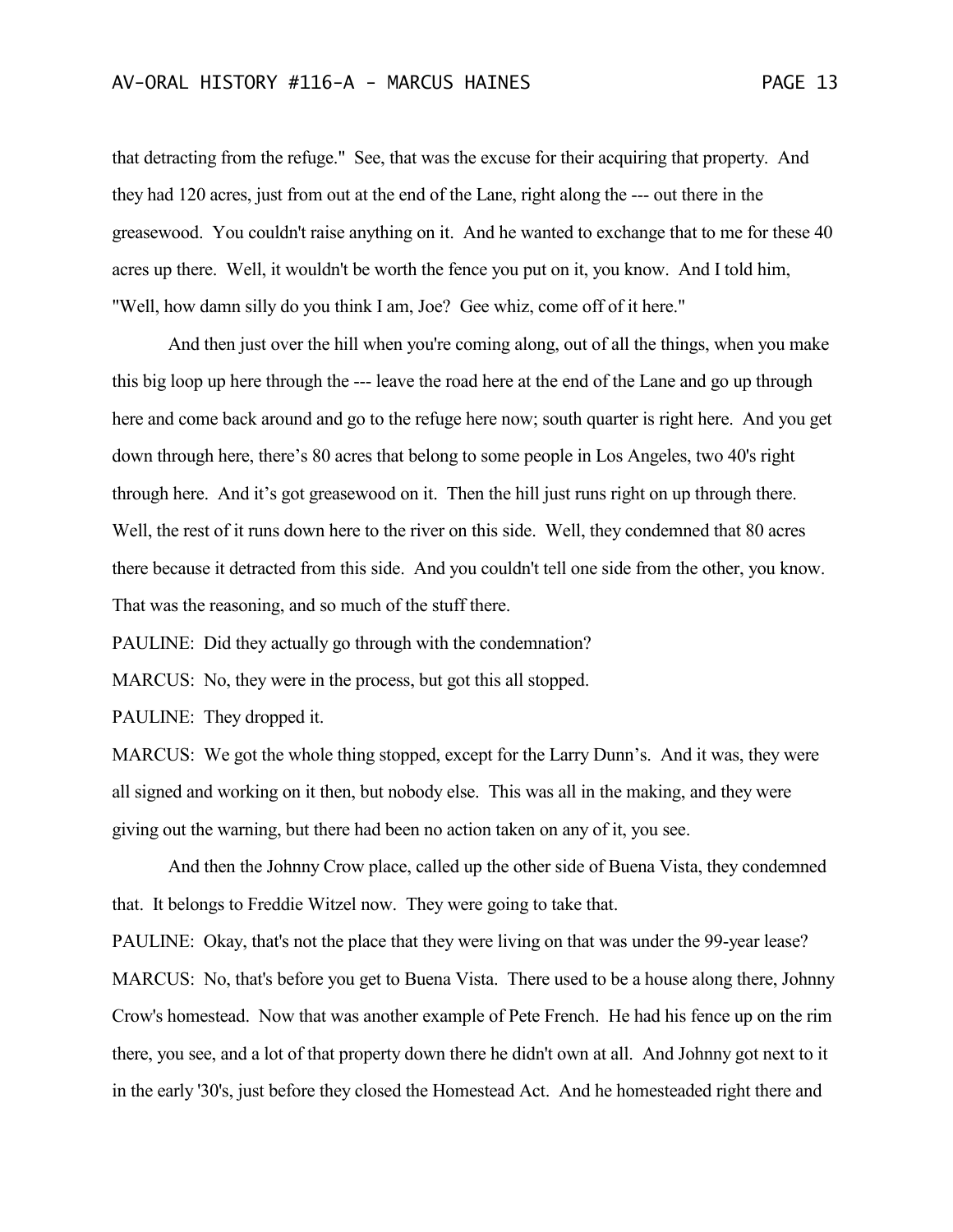got quite a section of ground out of there and fenced it. And the rest of it lays up on the hill to the north. A lot of it was never fenced.

But down here, I don't know if I ever took you down there or not, but around on the north side of the lake, you turn off there at the Narrows, you know, going on the Double O Road in through there. And here's the start of the Sand Reef right here, and it goes around and goes across. And this is the biggest part of the Sand Reef. It's quite wide right in here ... with these southwest winds just right to build up.

Well, it was quite a playground down in there. People went down with their dune buggies, and their motorcycles, and that sort of thing. And we went down there one time and after ... Diane was just a little thing, was only 4 or 5 years old, and had on a little pink coat, I remember that, and a little cap, and she'd lay down and roll off of those dunes. They were pretty steep, you know, and they was just some place that --- And by gosh you know they stayed with that till --- it belonged to Dolan's, remember Veva Dolan and her husband? Well, they owned that property right down from the meander line, and it was on their property. And they condemned that, and then of course, that fell through too.

Then, now Joe worked this about --- shortly after that the Krumbo Dam went out. It was washed out, and was caused by the Kerns Dam going out up on Steens Mountain. It washed out and they didn't open the spillway, or open the gate or anything on the Krumbo, and it washed it out. Had they been paying any attention to it; they would never have lost their dam. But anyway, this dam, well Kerns built on government land, he had a permit for it. So, he gets around the Hammond's boy, what's his name, Dwight Hammond, and Dwight buys this property from Dolan. Then he trades this property to Joe for the sight on, for the dam up on the mountain, and they put it back in then. The government helped put it in.

PAULINE: I know that they put that all into a natural resource area, or study area or something. We used to go down there and play too. And now you are not supposed to, it's all fenced up now. MARCUS: It's all fenced up, and you can't get in there, you have to walk in. We used to go down